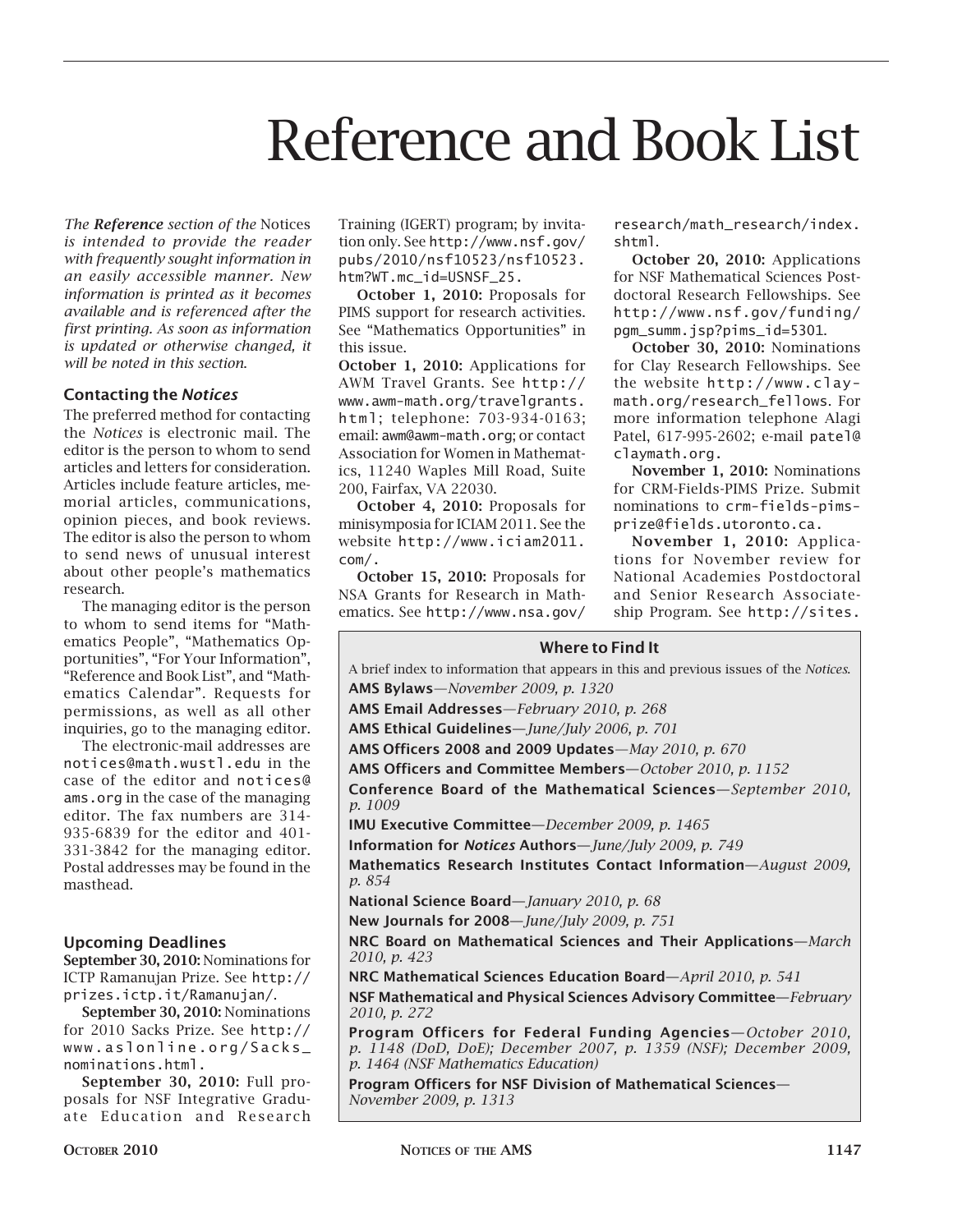nationalacademies.org/PGA/RAP/ PGA\_050491 or contact Research Associateship Programs, National Research Council, Keck 568, 500 Fifth Street, NW, Washington, DC 20001; telephone 202-334-2760; fax 202- 334-2759; email rap@nas.edu.

**November 9, 2010:** Proposals for NSF Research Networks in the Mathematical Sciences. See "Mathematics Opportunities" in this issue.

**November 19, 2010:** Proposals for research programs at CRM. See http://www.crm.cat/ RPapplication.

**December 1, 2010:** Letters of intent for proposals for thematic programs at the Bernoulli Center. See the website http://bernoulli.epfl. ch/new/index.php.

**December 3, 2010:** Entries for Ferran Sunyer i Balaguer Prize. See http://ffsb.iec.cat.

**December 15, 2010:** Abstracts for contributed papers for ICIAM. See the website http://www.iciam2011. com/.

**December 15, 2010:** Applications for PIMS Postdoctoral Fellowships. See http://www.pims.math.ca/ scientific/postdoctoral.

**February 1, 2011:** Applications for AWM Mentoring Travel Grants. See http://www.awm-math.org/ travelgrants.html#standard.

**February 1, 2011:** Applications for AWM Travel Grants. See http:// www.awm-math.org/travelgrants. html#standard.

**May 1, 2011:** Applications for AWM Travel Grants. See http:// www.awm-math.org/travelgrants. html#standard.

**October 1, 2011:** Applications for AWM Travel Grants. See http:// www.awm-math.org/travelgrants. html#standard.

**October 1, 2011:** Nominations for the 2012 Emanuel and Carol Parzen Prize. Contact Thomas Wehrly, Department of Statistics, 3143 TAMU, Texas A&M University, College Station, Texas 77843-3143.

## **DoD Mathematics Staff**

The following agencies of the Department of Defense and the Department of Energy fund research in the mathematical sciences. The names, addresses, and telephone numbers

of the pertinent staff members are listed.

## **Defense Advanced Research Projects Agency**

Defense Sciences Office 3701 North Fairfax Drive Arlington, VA 22203-1714 703-526-6630 http://www.darpa.mil/dso

Applied and Computational Mathematics Program

*Predicting Real Optimized Materials* Judah Goldwasser, Program Manager 571-218-4293 judah.goldwasser@darpa.mil

Fundamental Mathematics Program

*Focus Areas in Theoretical Mathematics* Mark A. Neifeld, Program Manager (571) 218-4210 mark.neifeld@darpa.mil

*Fundamental Laws of Biology* Christian Macedonia, Program Manager (571) 526-4115 christian.macedonia@darpa.mil

*Sensor Topology for Minimal Planning* Mark A. Neifeld, Program Manager (571) 218-4210 mark.neifeld@darpa.mil

#### **Air Force Office of Scientific Research**

Directorate of Mathematics, Information, and Life Sciences AFOSR/NM 875 North Randolph Street, Suite 325, Room 3112 Arlington, VA 22203-1768 Fax: 703-696-8450 http://www.afosr.af.mil/ Frederica Darema, Director

*Bioenergy* Walt Kozumbo (703) 696-7720 walter.kozumbo@afosr.af.mil

*Collective Behavior and Sociocultural Modeling* Terence Lyons 703-696-9542 terence.lyons@afosr.af.mil

*Complex Networks* Robert Bonneau 703-696-9545 robert.bonneau@afosr.af.mil

*Computational Mathematics* Fariba Fahroo 703-696-8429 fariba.fahroo@afosr.af.mil

*Dynamics and Control* Fariba Fahroo 703-696-8429 fariba.fahroo@afosr.af.mil

*Information Fusion* Douglas Cochran (703) 696-7796 douglas.cochran@afosr.af.mil

*Information Operations and Security* Robert L. Herklotz 703-696-6565 robert.herklotz@afosr.af.mil

*Mathematical Modeling of Cognition and Decision* Jun Zhang 703-696-8421 jun.zhang@afosr.af.mil

*Natural Materials and Systems* Hugh C. De Long (703) 696-7722 hugh.delong@afosr.af.mil

*Optimization and Discrete Mathematics* Donald Hearn 703-696-1142 donald.hearn@afosr.af.mil

*Robust Computational Intelligence* David J. Atkinson

*Sensory Information Systems* Willard Larkin 703-696-7793 willard.larkin@afosr.af.mil

*Systems and Software* David Luginbuhl 703-696-6207 david.luginbuhl@afosr.af.mil

Physics and Electronics Directorate Patrick Carrick, Director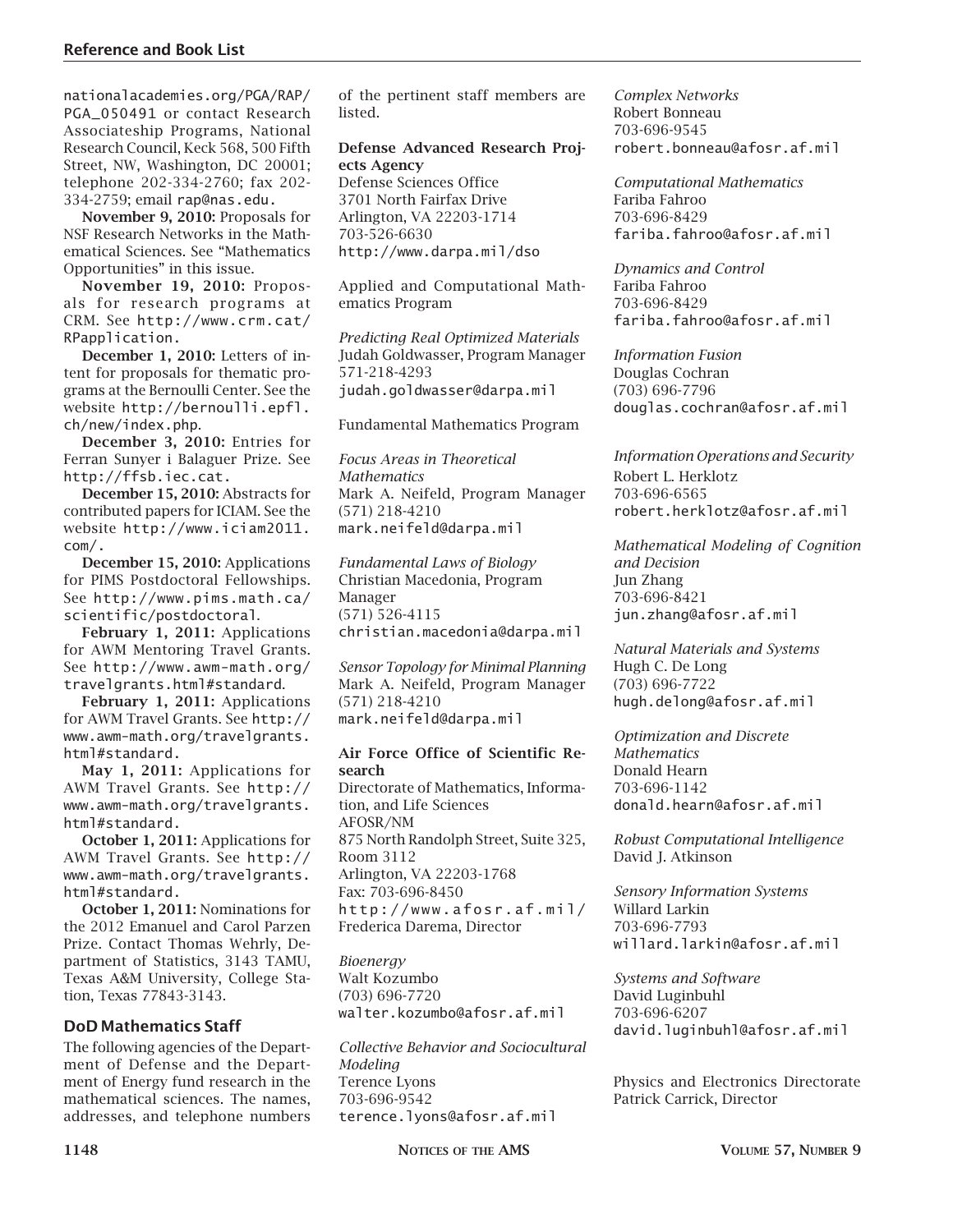*Electromagnetics* Arje Nachman 703-696-8427 arje.nachman@afosr.af.mil

*Multiscale Modeling* Arje Nachman 703-696-8427 arje.nachman@afosr.af.mil

*Sensing, Surveillance, and Navigation* Jon Sjogren 703-696-6564 jon.sjogren@afosr.af.mil

## **Army Research Office**

Mathematical and Information Sciences Directorate ATTN: RDRL-ROI-M P.O. Box 12211 Research Triangle Park, NC 27709-2211 919-549-4206 http://www.arl.army.mil/www/ default.cfm?Action=29&Page=216

Program in Mathematics

*Biomathematics* Virginia Pasour 919-549-4254

*Modeling of Complex Systems* John Lavery 919-549-4253 john.lavery2@arl.army.mil

*Probability and Statistics* Mou-Hsiung (Harry) Chang, Acting Division Chief 919-549-4229 mouhsiung.chang@arl.army.mil

*Numerical Analysis* Joe Myers 919-549-4245 josephd.myers@arl.army.mil

Program in Computing Sciences

*Computational Architectures and Visualization* Joseph (Michael) Coyle, Program Manager 919-549-4256 joseph.michael.coyle@arl.army. mil

*Information Processing and Fusion*  Liyi Dai, Program Manager 919-549-4350 liyi.dai@arl.army.mil

*Information and Software Assurance* Cliff Wang, Acting Division Chief 919-549-4330 cliff.wang@arl.army.mil

## **National Security Agency**

Mathematical Sciences Program Attn: R1, Suite 6557 Ft. George G. Meade, MD 20755-6557 http://www.nsa.gov/research/ math\_research/index.shtml 301-688-0400 MSPgrants@nsa.gov

## **Office of Naval Research**

Mathematics, Computer, and Information Sciences Division Office of Naval Research One Liberty Center, Suite 1425 875 North Randolph Street Arlington, VA 22203-1995 http://www.onr.navy.mil

*Computational Analysis* Reza Malek-Madani 703-696-0195 reza.malekmadani@navy.mil

*Command and Control* Gary Toth 703-696-4961 gary.toth@navy.mil

*Image Analysis and Understanding* Behzad Kamgar-Parsi 703-696-5754 behzad.kamgarparsi@navy.mil

*Information Integration* Tristan Nguyen 703-588-2360 tristan.nguyen@navy.mil

*Intelligent and Autonomous Systems* Behzad Kamgar-Parsi 703-696-5754 behzad.kamgar-parsi@.navy.mil

*Mathematical Optimization and Operations Research* Donald Wagner 703-696-4313 don.wagner@navy.mil

*Signal Processing for Networked Sensing* Rabinder Madan 703-696-4217 rabinder.madan@navy.mil

*Software and Computing Systems*  Ralph Wachter 703-696-4304 ralph.wachter@navy.mil

#### **DoE Mathematics Program**

Office of Advanced Scientific Computing Research Office of Science U.S. Department of Energy SC-21.1, Germantown Building 1000 Independence Avenue, SW Washington, DC 20585-1290 http://www.sc.doe.gov/ascr/ index.html

Michael Strayer Associate Director 301-903-7486 michael.strayer@science.doe. gov

Computational Science Research and Partnerships Division Walter M. Polansky, Acting Director 301-903-5800 walt.polansky@science.doe.gov

*Computer Science* Dan Hitchcock 301-903-9958 daniel.hitchcock@science.doe. gov

*Computer Science SciDAC Centers and Institutes* Osni Marques 301-903-9925 oamarques@ascr.doe.gov

*Data and Visualization* Lucy Nowell 301-903-3191 lucy.nowell@science.doe.gov

Barbara Helland 301-903-3127 barbara.helland@science.doe. gov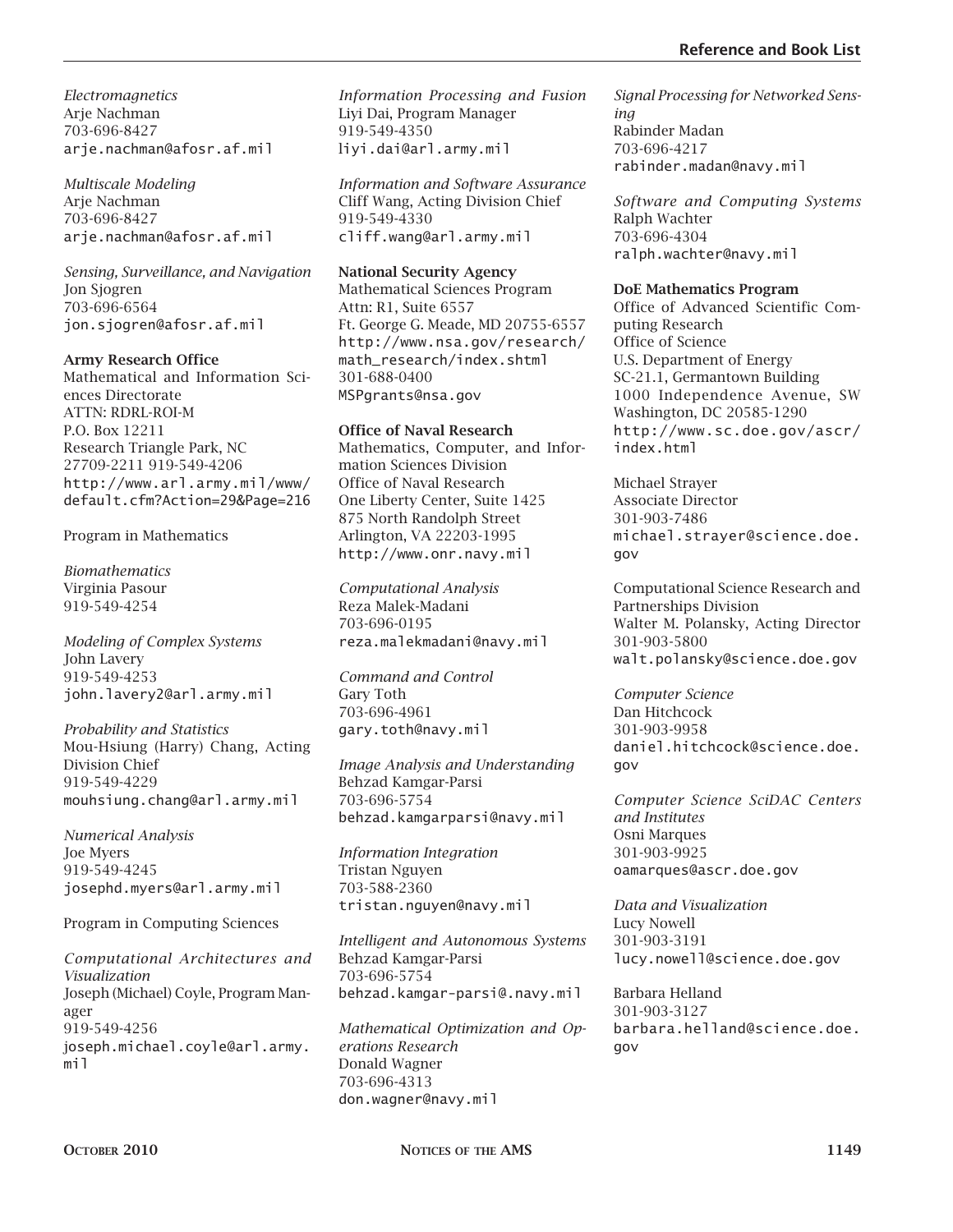High Performance Computing (HPC) Science and Applications Sonia Sachs 301-903-0060 sonia.sachs@science.doe.gov

*Network Research* Thomas D. Ndousse-Fetter 301-903-9960 tndousse@ascr.doe.gov

*Multiscale Mathematics* Sandy Landsberg 301-903-8507 landsberg@ascr.doe.gov

Steven Lee 301-903-5710 slee@ascr.doe.gov

Karen Pao 301-903-5384 appliedmath@ascr.doe.gov

*SciDAC Centers and Institutes* Bill Spotz 301-903-8268 wfspotz@ascr.doe.gov

#### **Book List**

*The Book List highlights books that have mathematical themes and are aimed at a broad audience potentially including mathematicians, students, and the general public. When a book has been reviewed in the* Notices*, a reference is given to the review. Generally the list will contain only books published within the last two years, though exceptions may be made in cases where current events (e.g., the death of a prominent mathematician, coverage of a certain piece of mathematics in the news) warrant drawing readers' attention to older books. Suggestions for books to include on the list may be sent to* notices-booklist@ ams.org.

\*Added to "Book List" since the list's last appearance.

*The Archimedes Codex: How a Medieval Prayer Book Is Revealing the True Genius of Antiquity's Greatest Scientist*, by Reviel Netz and William Noel. Da Capo Press, October 2007. ISBN-13: 978-03068-1580-5. (Reviewed September 2008.)

*Bright Boys: The Making of Information Technology,* by Tom Green. A K Peters, April 2010. ISBN-13: 978- 1-56881-476-6.

*The Calculus of Friendship: What a Teacher and Student Learned about Life While Corresponding about Math*, by Steven Strogatz. Princeton University Press, August 2009. ISBN-13: 978-0-691-13493-2. (Reviewed June/ July 2010.)

*The Cult of Statistical Significance: How the Standard Error Costs Us Jobs, Justice, and Lives*, by Stephen T. Ziliak and Deirdre N. McCloskey, University of Michigan Press, February 2008. ISBN-13: 978-04720-500-79. (Reviewed in this issue.)

*Duel at Dawn: Heroes, Martyrs, and the Rise of Modern Mathematics,*  by Amir Alexander. Harvard University Press, April 2010. ISBN-13: 978- 06740-466-10.

*Here's Looking at Euclid: A Surprising Excursion through the Astonishing World of Math*, by Alex Bellos. Free Press, June 2010. ISBN-13: 978- 14165-882-52.

*The Housekeeper and the Professor*, by Yoko Ogawa. Picador, February 2009. ISBN-13: 978-03124-278-01. (Reviewed May 2010.)

*How to Read Historical Mathematics,*  by Benjamin Wardhaugh. Princeton University Press, March 2010. ISBN-13: 978-06911-401-48.

*Isaac Newton on Mathematical Certainty and Method*, by Niccolò Guicciardini. MIT Press, October 2009. ISBN-13: 978-02620-131-78.

*Logicomix: An Epic Search for Truth,*  by Apostolos Doxiadis and Christos Papadimitriou. Bloomsbury USA, September 2009. ISBN-13: 978-15969-145- 20.

*Logic's Lost Genius: The Life of Gerhard Gentzen*, by Eckart Menzler-Trott, Craig Smorynski (translator), Edward R. Griffor (translator). AMS-LMS, November 2007. ISBN-13: 978-0- 8218-3550-0.

*The Mathematical Mechanic: Using Physical Reason to Solve Problems*, by Mark Levi. Princeton University Press, 2009. ISBN-13: 978-0691140209.

*Mathematicians: An Outer View of the Inner World*, by Mariana Cook. Princeton University Press, June 2009. ISBN-13: 978-0-691-13951-7. (Reviewed August 2010.)

*Mathematicians Fleeing from Nazi Germany: Individual Fates and Global Impact,* by Reinhard Siegmund-Schultze. Princeton University Press,

July 2009. ISBN-13: 978-0-691- 14041-4.

*Mathematics in Ancient Iraq: A Social History*, by Eleanor Robson. Princeton University Press, August 2008. ISBN-13: 978-06910-918-22. (Reviewed March 2010.)

*Mathematics in India*, by Kim Plofker. Princeton University Press, January 2009. ISBN-13: 978-06911- 206-76. (Reviewed March 2010.)

*The Mathematics of Egypt, Mesopotamia, China, India, and Islam: A Sourcebook*, by Victor J. Katz et al. Princeton University Press, July 2007. ISBN-13: 978-0-6911-2745-3.

*The Millennium Prize Problems*, edited by James Carlson, Arthur Jaffe, and Andrew Wiles. AMS, June 2006. ISBN-13: 978-08218-3679-8. (Reviewed December 2009.)

*More Mathematical Astronomy Morsels*, by Jean Meeus. Willmann-Bell, 2002. ISBN 0-943396743.

*Mrs. Perkins's Electric Quilt: And Other Intriguing Stories of Mathematical Physics*, Paul J. Nahin, Princeton University Press, August 2009. ISBN-13: 978-06911-354-03.

*Naming Infinity: A True Story of Religious Mysticism and Mathematical Creativity*, by Loren Graham and Jean-Michel Kantor. Belknap Press of Harvard University Press, March 2009. ISBN-13: 978-06740-329-34.

*Numbers Rule: The Vexing Mathematics of Democracy, from Plato to the Present*, by George G. Szpiro. Princeton University Press, April 2010. ISBN-13: 978-06911-399-44.

*The Numerati*, by Stephen Baker. Houghton Mifflin, August 2008. ISBN-13: 978-06187-846-08. (Reviewed October 2009.)

*Our Days Are Numbered: How Mathematics Orders Our Lives*, by Jason Brown. Emblem Editions, April 2010. ISBN-13: 978-07710-169-74.

*A Passion for Discovery*, by Peter Freund. World Scientific, August 2007. ISBN-13: 978-9-8127-7214-5

*Perfect Rigor: A Genius and the Mathematical Breakthrough of the Century,* by Masha Gessen. Houghton Mifflin Harcourt, November 2009. ISBN-13: 978-01510-140-64.

*Pioneering Women in American Mathematics: The Pre-1940 Ph.D.'s,* by Judy Green and Jeanne LaDuke. AMS, December 2008. ISBN-13:978- 08218-4376-5.